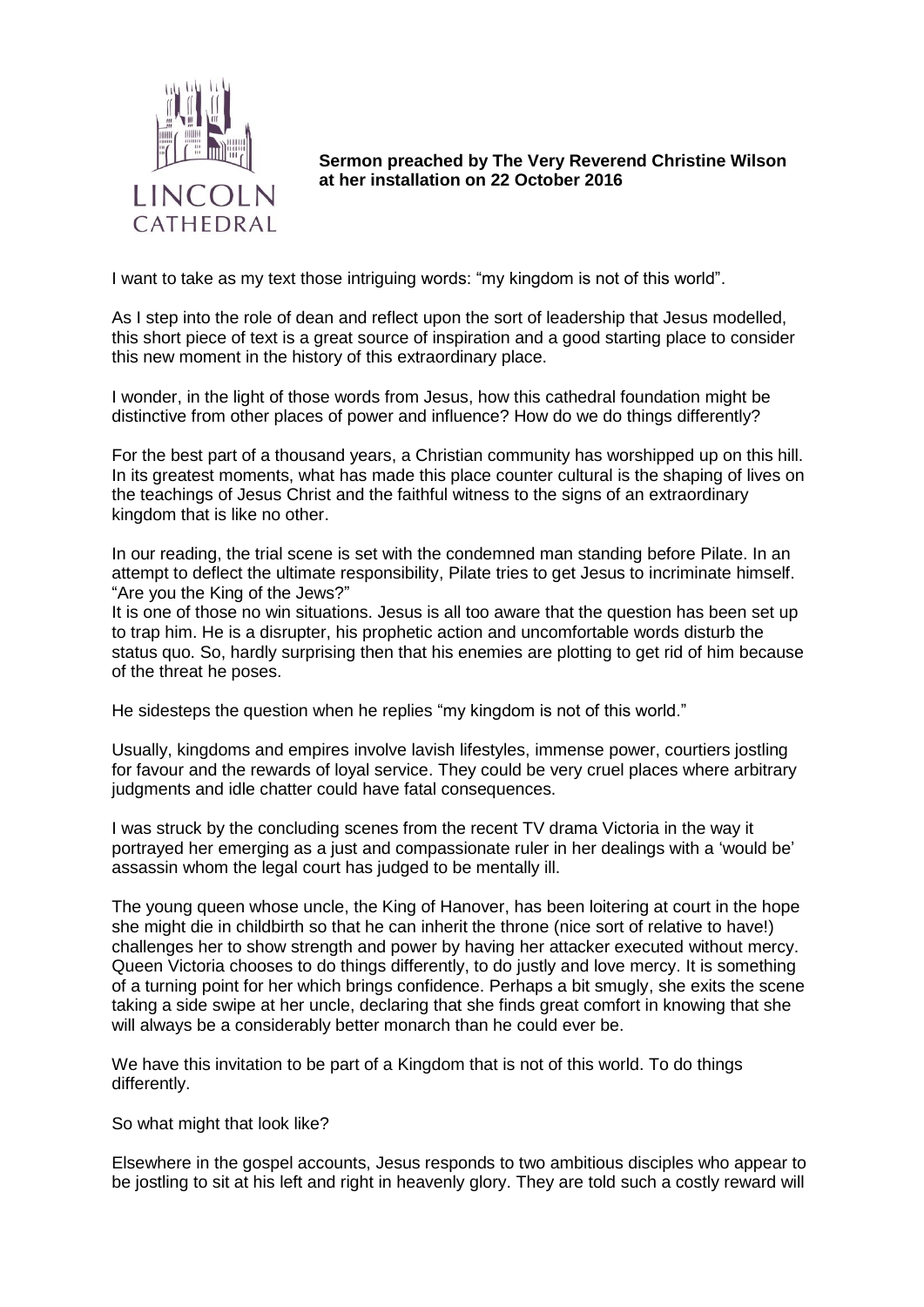involve becoming the least and the last. Likewise, in the parables he told about banquets, in the end it was the people from the highways and byways who sat down to dine. This other worldly kingdom is certainly a challenging and an uncomfortable place. It was ridiculous and absurd to some.

The courtiers who shared Christ's daily life were peasants and fishermen and some who had been labelled sinners. He moved about freely in the midst of very ordinary people. Despite all the numerous religious purity codes, the long list of untouchables and outcasts in society, Jesus constantly flouted the rules and reached out to everyone: including the alarming and the unpredictable.

He took the time to be amongst those that society counted as worthless and on the margins: with the outcast, the poor and the stranger.

We can be sure that many would have been asking themselves "what sort of Kingdom is this?"

They would have been scandalised at the idea of a king who stoops to perform the duties of a servant at a supper table. Washing the feet of his guests.

"My kingdom is not of this world."

There is an icon painting that I was introduced to recently that depicts Mary laying her Son in the tomb. His body is scarred and broken and the title of that icon is Christ the King of Glory. Jesus reveals in that image the extraordinary love of God for everyone. Behold your King who is prepared to suffer and die for you. To give away his power and sacrifice all out of love.

He invites his followers to do likewise, to take up their Cross and follow him and he tells them that, to really experience life in all its fullness, you have to be prepared to give it away. To really experience the joy and embrace the wonder of this Kingdom is to live by its extraordinary rules where the weak become strong, the last become first and greatness is revealed in service to others. To enter is to be constantly challenged and surprised, to act differently and to let go of so much of what the world treasures and counts of value.

This is the pearl of great price, life giving and liberating but costly.

My Kingdom is not of this world. It is quite a text to have as the appointed reading for evening prayer on such an occasion as this.

On the day my appointment was announced, I asked the question; "When you look up at the cathedral in the night sky do you see the building or the light? The cathedral has been described as iconic and icons are regarded as representative symbols worthy of veneration.

It is not difficult to kindle hopes and dreams when you step into the challenge and excitement of being the new dean of Lincoln. That is the easy bit! I return constantly to the image of light and the idea of the building as an iconic symbol on the landscape. A place of influence and distinctiveness.

It becomes a building worthy of veneration through radiating the message of Christ the king of glory. Through being floodlit with the light of Christ as we seek to share something of the radical, upside down message of a kingdom that is not of this world.